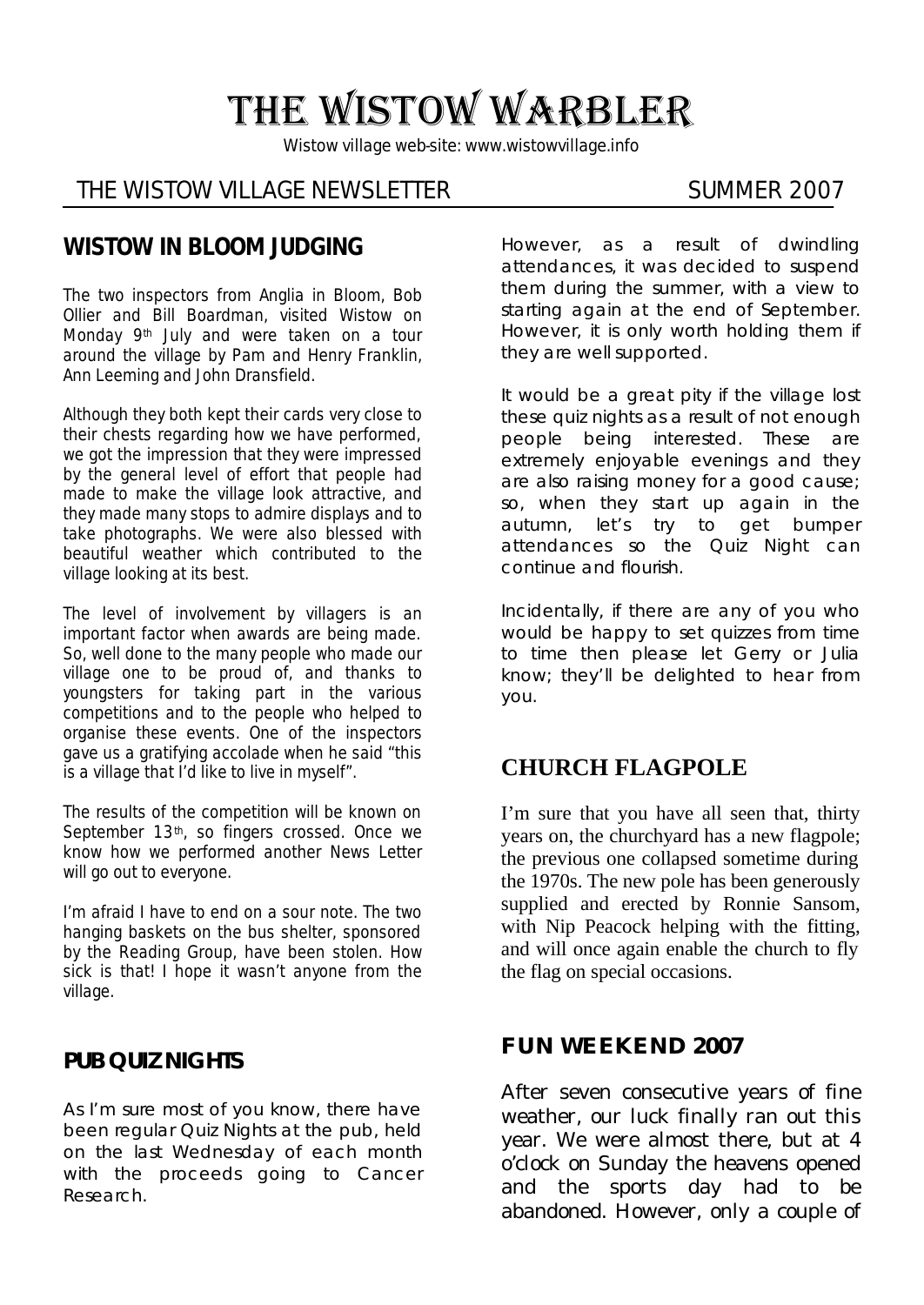final races were lost, but the tug o' war had to be cancelled so no Richard Juggins trophy to award this year (incidentally, thanks for the return of the trophy).

Until the rains came it had been another lively afternoon with some close-run competition. All the children's certificates were handed out, but not the prizes for the field events; these have subsequently been given to: Oliver Jenkins/James Tortice and Chris Newton/Marcus Crocket (equal first for Egg Throwing), and Laura Smith (winner of under 14s Skimmers).

There were fewer entries for the Flower Pot Man competition this year, but the standard was still very high and judges Patsy and Richard Coles commented on how hard their decision was. The winner of the junior section prize, presented by Wistow in Bloom, was the Cox family of Manor Street, and the winner of the adult section was the Manwaring family of Mill Road.

Although the rain somewhat spoiled sports day, it was a different story on Saturday for the Music Evening, with a warm evening and a spectacular sunset; ideal conditions for a picnic listening to some good Rhythm & Blues music from the main band, En Route, and the supporting band, the BJs. The bands created a really excellent atmosphere which had everyone up on their feet.

Overall attendances were down on both days, probably due to the unsettled weather. Despite this it was another enjoyable weekend that raised £750 for Village Hall funds, and the committee would like to thank everyone who helped and participated, especially Patsy and Richard Coles for providing the lovely venue for this annual village event.

Also, please don't forget the next event which will be the Cricket Tournament to be held on Sunday 9th September.

#### **WI MEETING OPEN TO ALL**

The September meeting of the WI is open to everyone. This is to be a Cheese and Wine evening, with "Poacher's Cheeses", and will be held in the village hall on Wednesday 12<sup>th</sup> September at 7.30 pm. Admission is £2 for non-members of the WI.

#### **LATEST ON THE PROPOSED BRIDGE CLUB**

Following my article in the last Warbler I have now had expressions of interest from 28 people, ranging from complete beginners up to serious competition players. More are required, so if you are interested in adding your name to the list then please give me, John Dransfield, a call on 822936.

To all those people who have expressed an interest, please bear with me. Something will happen although you're probably best not to hold your breath. Just to reiterate, this is intended to be "social" bridge and is open to all levels of player, including those who have never played; people who want to learn from scratch will be catered for.

# **A TRIBUTE TO OUR VILLAGE**

**The Raffier family, who are Americans and lived for 3 years inWistow on The Grove**